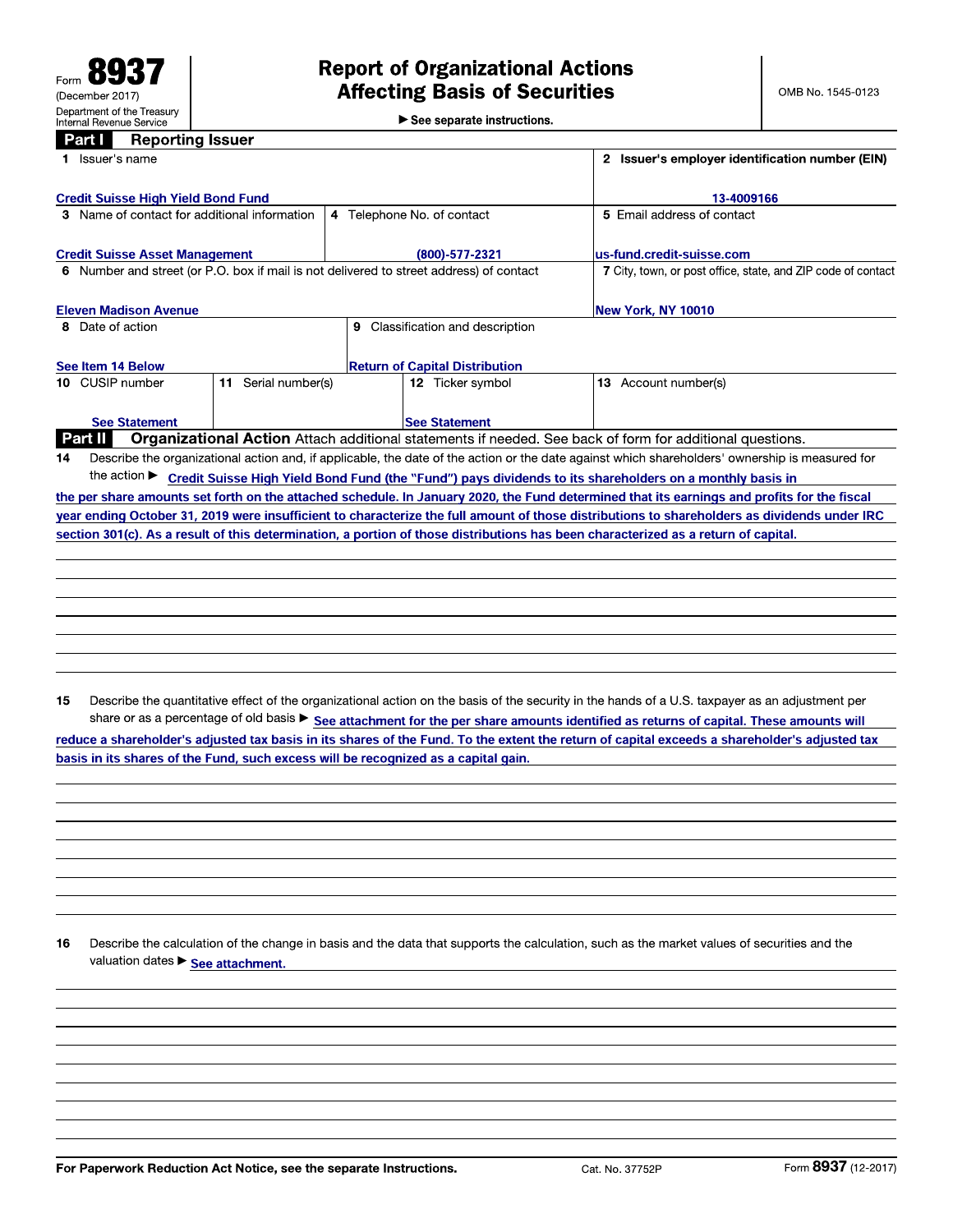# **1:Feart**  $\left| \int_0^{\pi}$  **Organizational Action** *(continued)*

17 List the applicable Internal Revenue Code section(s) and subsection(s) upon which the tax treatment is based ▶ **IRC Section 301(c)(2), Section 316(a), Section 316(b)(4)** 

**18** Can any resulting loss be recognized? ▶ **Not applicable.** 

**19** Provide any other information necessary to implement the adjustment, such as the reportable tax year ► **The reportable year is fiscal year ending October 31, 2019.** 

|                         | Under penalties of perjury, I declare that I have examined this return, including accompanying schedules and statements, and to the best of my knowledge and<br>belief, it is true, correct, and complete. Declaration of preparer (other than officer) is based on all information of which preparer has any knowledge. |                      |      |                                              |  |  |  |
|-------------------------|--------------------------------------------------------------------------------------------------------------------------------------------------------------------------------------------------------------------------------------------------------------------------------------------------------------------------|----------------------|------|----------------------------------------------|--|--|--|
| Sign<br>Here            | Omar Tarig<br>Signature $\blacktriangleright$                                                                                                                                                                                                                                                                            |                      |      | 7/16/2020                                    |  |  |  |
|                         | Print your name $\triangleright$ <b>Omar Tariq</b>                                                                                                                                                                                                                                                                       |                      |      | <b>Chief Financial Officer</b>               |  |  |  |
| Paid<br><b>Preparer</b> | Print/Type preparer's name                                                                                                                                                                                                                                                                                               | Preparer's signature | Date | <b>PTIN</b><br>∃if<br>Check<br>self-emploved |  |  |  |
| <b>Use Only</b>         | Firm's name<br>▸                                                                                                                                                                                                                                                                                                         |                      |      | Firm's EIN ▶                                 |  |  |  |
|                         | Firm's address ▶                                                                                                                                                                                                                                                                                                         | Phone no.            |      |                                              |  |  |  |

### Send Form 8937 (including accompanying statements) to: Department of the Treasury, Internal Revenue Service, Ogden, UT 84201-0054